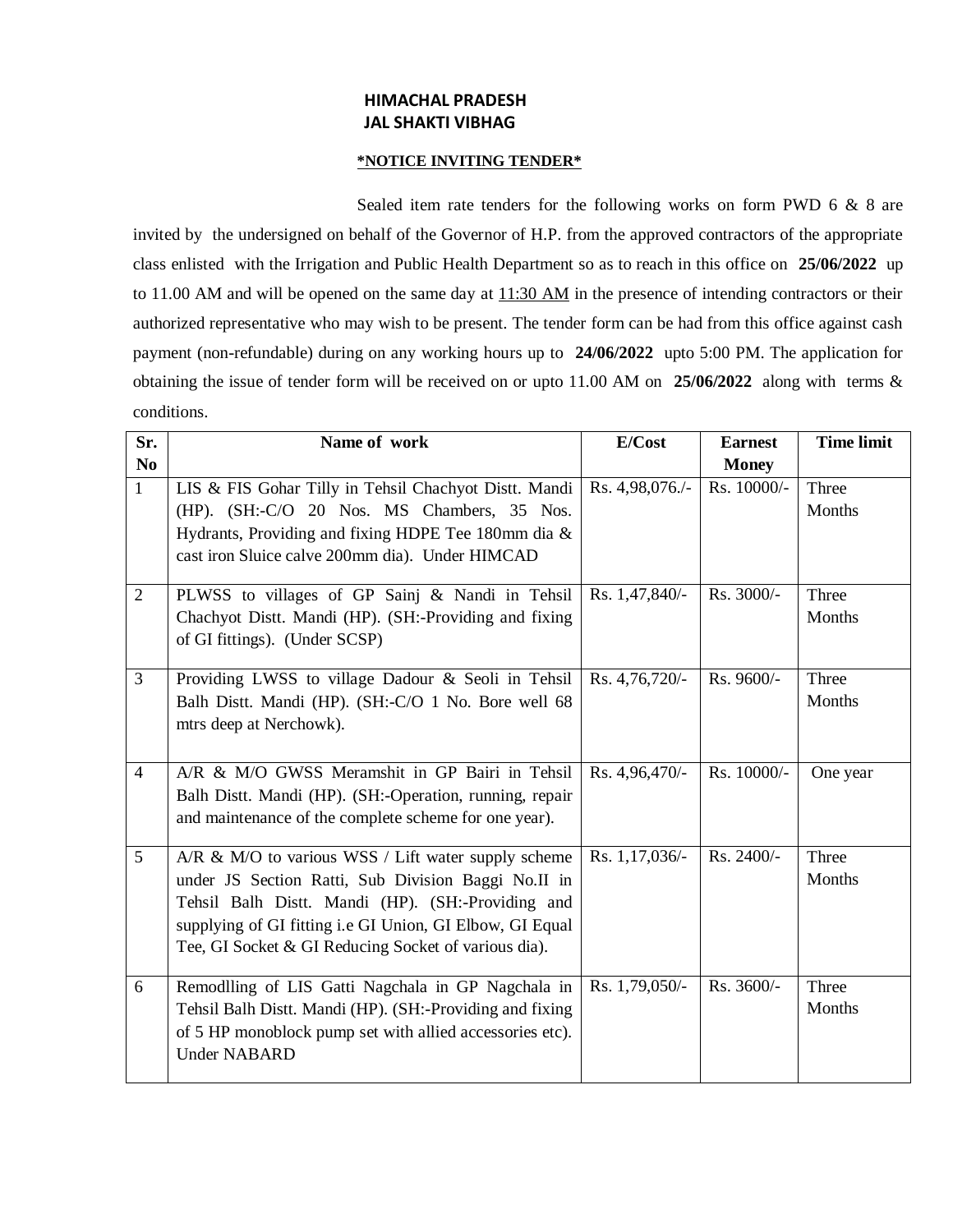|   | PLWSS to Gohar, Dhan, Delag, Tikkari Bassa, Sainj and<br>Gwar in GP Gohar in Tehsil Chachyor Distt. Mandi<br>(HP). (SH:-Providing and fixing of GI pipe fittings at<br>various storage tanks and to connect gravity mains at<br>various locations). | Rs. $1,15,514/-$ | Rs.2400/-    | Six Months      |
|---|-----------------------------------------------------------------------------------------------------------------------------------------------------------------------------------------------------------------------------------------------------|------------------|--------------|-----------------|
| 8 | CAD to flow irrigation scheme Majhog Dhaniyut in<br>Tehsil Chachiot Distt. Mandi (HP). (SH:-Laying,<br>jointing, testing & carriage of HDPE pipe 125mm dia<br>PE-80, PN-4 Kg/cm2). Under HIMCAD                                                     | Rs. 3,22,595/-   | $Rs. 6500/-$ | Three<br>Months |
| 9 | A/O & M/O of various Hand pumps under Jal Shakti Sub<br>Division Rewalsar in Tehsil Bah Distt. Mandi (HP).<br>(SH:-Repair of 12 Nos. hand pumps at various points<br>under Jal Shakti Section Sidhyani and Rewalsar).                               | Rs. $1,30,540/-$ | Rs.2700/-    | Three<br>months |

#### **Terms and Conditions.**

- 1. Draft Notice Inviting Tender/ Drawing/ specifications can be seen in the office of the undersigned on any working day between 11.00 A.M/ to 4.00 P.M.
- 2. Ambiguous/ telegraphic/ conditional or tenders by fax shall not be entertained/ considered in any case.
- 3. The contractors/ firms are requested to insert rates in words as well as in figures failing which the Executive Engineer reserve the right to accept/ reject any or all tenders.
- 4. The intending contractors/ firms are requested to see the site of work before submitting the tender.
- 5. The rates of material to be issued by the department will be applicable only upto the validity period of tender. Thereafter prevailing market rates/ store issue rates, at that time, whichever is maximum, shall be charged/ recovered.
- 6. One percent labour cess shall be deducted from each bill.
- **7.** All the tender must be accompanied with earnest money in the shape of shape of NSC/FDR of saving bank account of any post Office/time deposit of H.P. State Co-operative or any Nationalized Bank duly pledged in favour of the undersigned must accompany with each tender. The contractors exempted from payment of earnest money/security deposit in individual case should attach with the application and attested copy of the letter exempting them from the payment of Earnest Money and security deposit. They shall submit an affidavit regarding not to utilized is exempted limit.
- 8. The application form0 should contain the documents i.e. copy of valid enlistment and renewal certificate, Earnest Money, GST No. certificate & Tax PAN Nos.
- 9. The tender form will not be issued to the defaulter contractors.
- 10. The tender form shall be issued up to **24/06/2022** up to 5.00 P.M. & tender received after specified time/date shall not be opened.
- 11. The offer shall remain valid up to 120 days after the opening of the tenders.
- 12. If any of the date mentioned above appears to be local/ gazetted holiday, the same shall be opened on next working day.
- 13. The undersigned, reserve the right to accept/reject any or all tender without assigning any reasons.
- 14. No subletting of work shall be allowed.